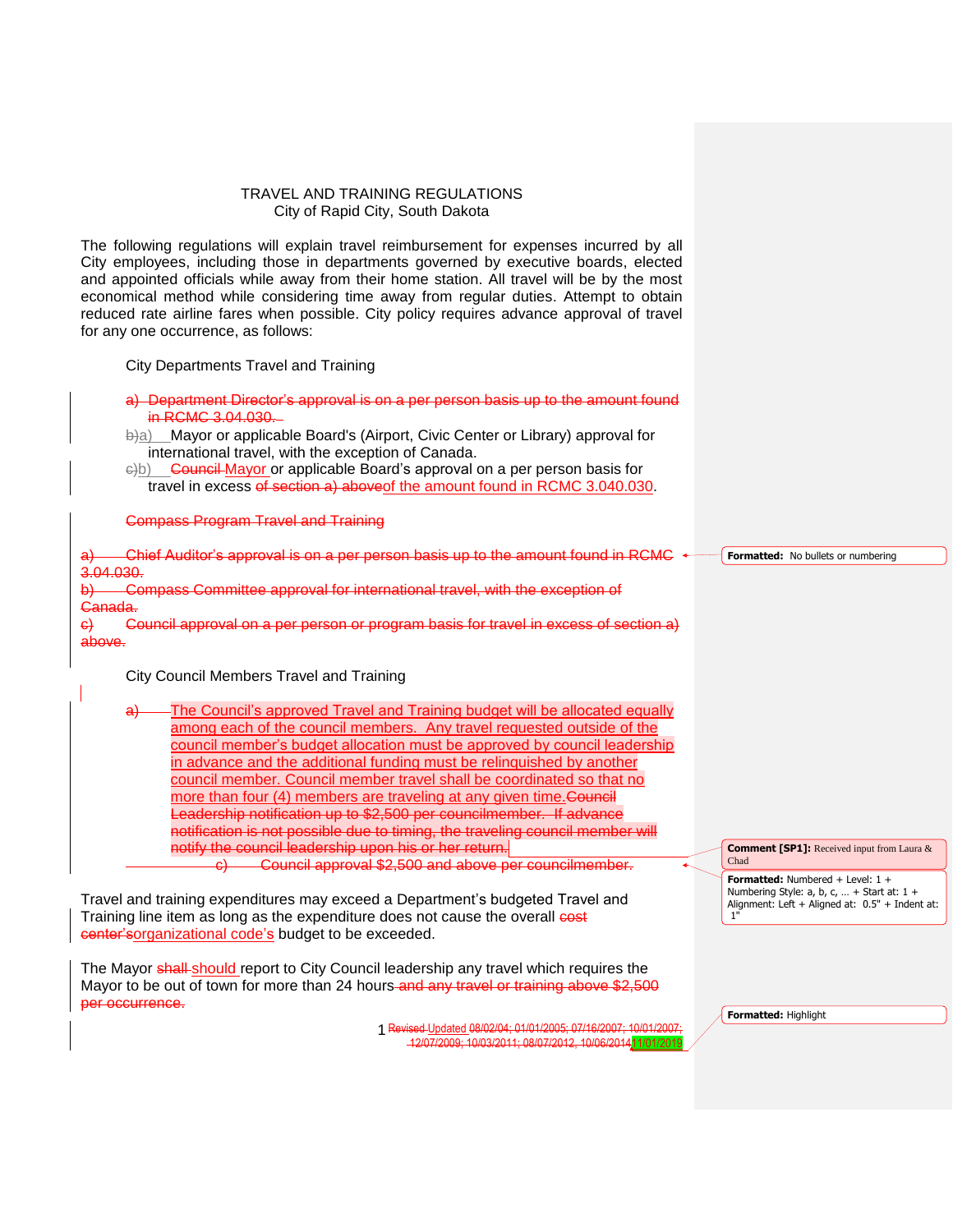I. Claim requirements. All estimated travel expenses must be submitted to the City Finance Office. Purchase orders must be accompanied by a completed travel voucher and brief description of the travel. Receipts are required for lodging, registration, rented cars, taxis and other incidental expenses charged. Personal entertainment and personal telephone calls are not reimbursable. Lodging may be charged for the employee only. Registration receipts must be detailed and, if meals and/or lodging are included in the registration fee, such meals or lodging must be deducted from the subsistence allowance (Section III) for the specific meals provided. A copy of the program must accompany the travel request.

If travel was by airline, bus, train or other commercial carrier, an invoice for the ticket must accompany the purchase order. If employee chooses on their own to use personal airline miles/points for the purchase of an airline ticket, he/she will not be reimbursed for the value of said ticket. When weather or plane conditions cause interrupted flight, any expenses absorbed by the airline will not be paid by the City.

Detailed Per SDCL 9-23-1, itemized receipts are required for all employee reimbursement requests for travel expenses, including incidentals, not directly billed to the City or charged on a City credit card and not covered by the per diem rates set forth in this policy. Affidavits of expenses WILL NOT be accepted as this is not authorized by State statute.

- II. Mileage.
	- a. Privately-Owned Automobiles. Mileage shall be reimbursed to an employee per South Dakota Administrative Rule 5:01:02:01 (https://sdlegislature.gov/Rules/DisplayRule.aspx?Rule=05:01:02:01(http://le gis.sd.gov/Rules/DisplayRule.aspx?Rule=05:01:02:01) based on the standard map mileage for the route normally traveled. If map mileage is not available, odometer readings are to be used. No mileage will be paid for in town travel if a department vehicle is available for use. .
	- b. Personal or Hired Planes.

Travel by privately owned or rented airplanes may be authorized only by the City Council or appropriate Board and reimbursement may not exceed that of a commercial airline ticket to the nearest regional airport.

If an employee, for his own convenience, extends his travel for personal reasons or does not traveldetours from the direct route for his own convenience or interrupts travel, hehe/she shall be paid expenses hehe/she would have incurred by traveling the normally traveled route. i.e. If an employee chooses to take a detour to Gregory for personal reasons on his way to Sioux Falls, he/she will only be reimbursed for those expenses if he/she had driven directly to Sioux Falls.

III. Subsistence Expense.

Revised Updated 08/02/04; 01/01/2005; 07/16/2007; 10/01/2007; 2 12/07/2009; 10/03/2011; 08/07/2012, 10/06/201411/01/2019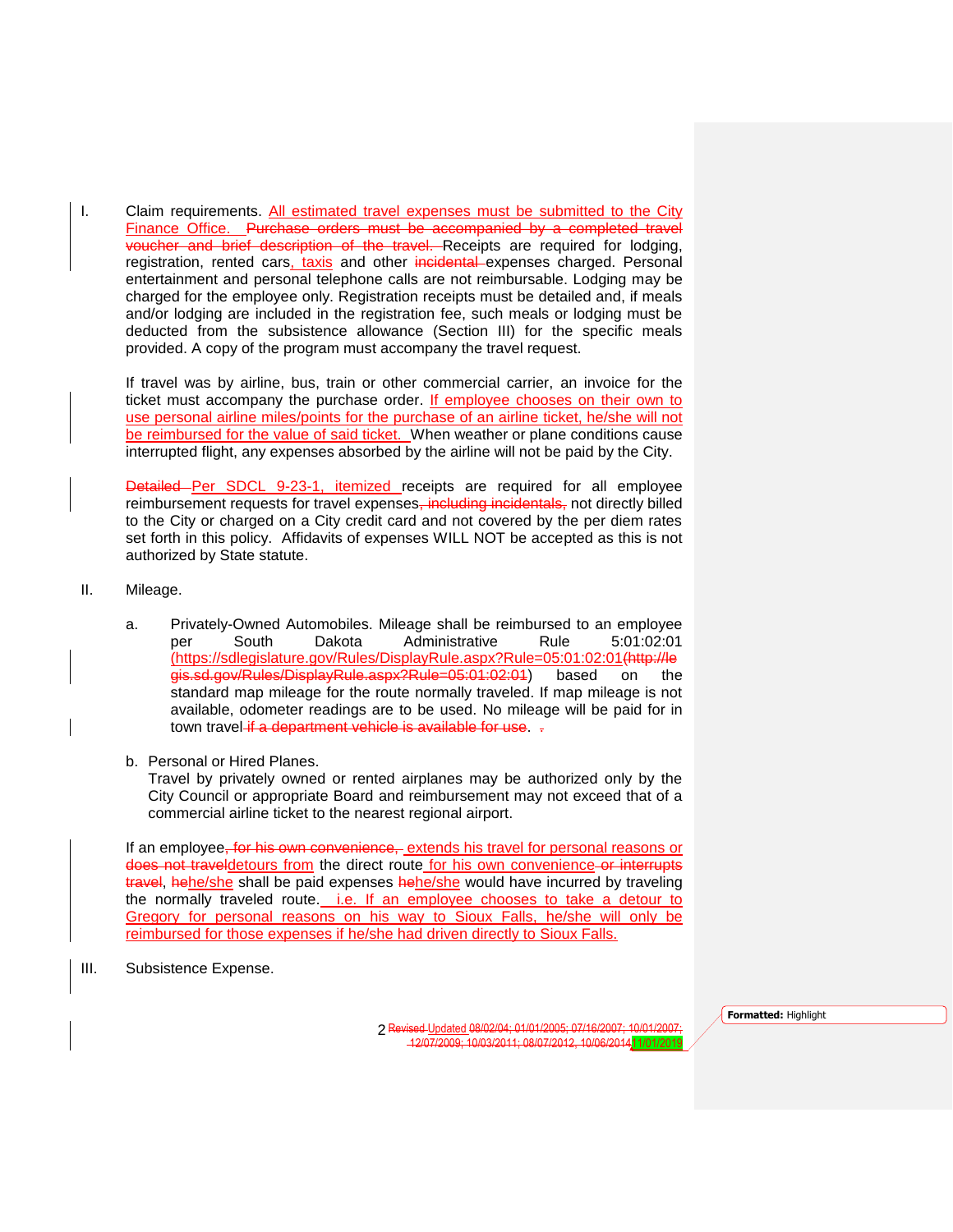**Formatted:** Indent: Left: 0.5"

All travel expenses incurred by the employee will be reimbursed to the employee upon his/her return. However, should the employee be required to be away from his/her duty station for ten (10) or more consecutive working days, he/she may request an advance for meal per diems only.

## a. Time Schedule. (If by commercial carrier, time of arrival at terminal.)

| When Leaving Station<br>Of Duty Before           | When Returning to Station<br>Of Duty After          |
|--------------------------------------------------|-----------------------------------------------------|
| -7:01 a.m. Prior to<br>typically scheduled shift | -7:59 a.m. After typically<br>scheduled shift start |
| start                                            |                                                     |
|                                                  | 12:59 p.m.                                          |
| $5:31$ p.m.                                      | 6:29 p.m.                                           |
|                                                  | $11:31$ a.m.                                        |

Lodging: A single occupancy room will be reserved unless some other arrangement is requested by the traveler.

- b. Distance and Duration. In addition to the time schedule listed above, distance must be a minimum of a 200 mile radius or duration must be a minimum of five (5) hours absent from your duty station.
- c. In-State Travel.

Lodging shall be actual cost plus tax per 24-hour period of continuous travel if paid by the employee. However the employee must make every attempt to have the hotel directly bill the City, in which case the City will pay actual cost, tax exempt.

Allowance for meals, including applicable taxes and tips, will be based on the "Out-ofin State" rates for the state of South Dakota, which can be found at https://sdlegislature.gov/Rules/DisplayRule.aspx?Rule=05:01:02:14http://legis.sd.gov/Rules/DisplayRule.aspx?Rule=05:01:02:11. The Mayor or applicable Board may authorize exceeding this maximum prior to traveling meal receipts must then accompany the travel voucher, however, at no time shall an employee be reimbursed for alcohol purchases. A meal allowance may not be claimed unless the traveler ate at his own expense. All meal reimbursements in which an overnight stay is not required is a taxable reimbursement per the IRS and shall be reimbursed through payroll.

e. d. Out of State Travel.

Lodging shall be actual plus tax per 24-hour period of continuous travel.

3 Revised Updated 08/02/04; 01/01/2005; 07/16/2007; 10/01/2007; Allowance for meals, including applicable taxes and tips, will be based on the "Out-of State" rates for the state of South Dakota, which can be found at https://sdlegislature.gov/Rules/DisplayRule.aspx?Rule=05:01:02:11. vary depending on where you are traveling, based on the Federal CONUS Travel Rates, which can be found at www.gsa.gov/portal/content/101518. determine which rates apply to your travel, please

12/07/2009; 10/03/2011; 08/07/2012, 10/06/201411/01/2019

**Field Code Changed**

**Formatted:** No bullets or numbering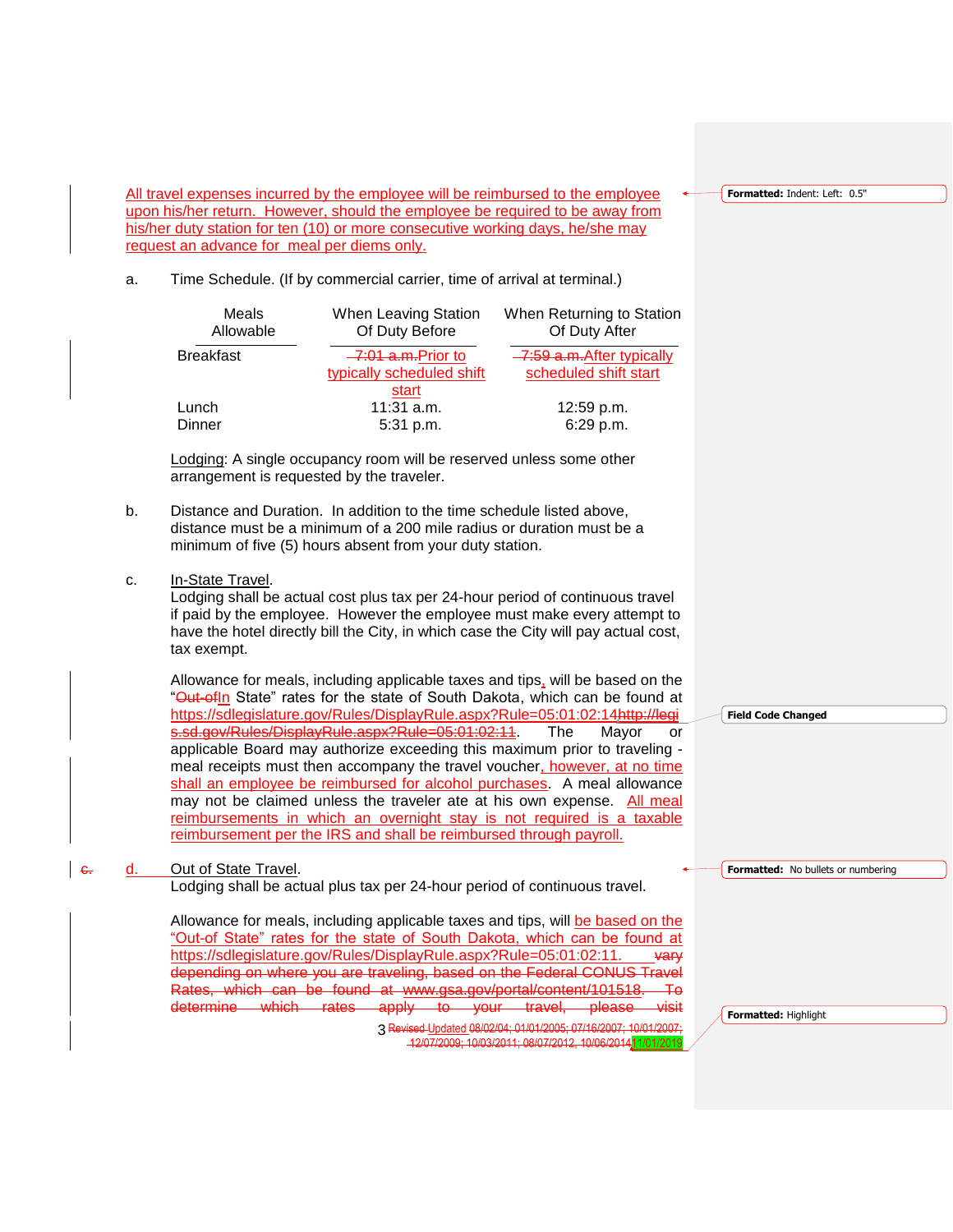http://www.gsa.gov/portal/category/21287. The Mayor or applicable Board may authorize exceeding this maximum prior to traveling - meal receipts must then accompany the travel voucher. however, at no time shall an employee be reimbursed for alcohol purchases. A meal allowance may not be claimed unless the traveler ate at his own expense. All meal reimbursements in which an overnight stay is not required is a taxable reimbursement per the IRS and shall be reimbursed through payroll.

## d. e. Out of Country Travel.

Lodging shall be actual plus tax (in US dollars) per 24-hour period of continuous travel.

Allowance for meals, including applicable taxes and tips, will be based on the "Out-of Country" rates for the state of South Dakota, which can be found at https://sdlegislature.gov/Rules/DisplayRule.aspx?Rule=05:01:02:10.01. The Mayor or applicable Board may authorize exceeding this maximum prior to traveling - meal receipts must then accompany the travel voucher, however, at no time shall an employee be reimbursed for alcohol purchases. A meal allowance may not be claimed unless the traveler ate at his own expense. Any charges to a credit card and subsequently reimbursed by the City must be accompanied by a copy of the credit card statement to determine the appropriate conversion rate.

Allowance for meals, including applicable taxes and tip, will vary depending on where you will be traveling, based on the US Department of State Foreign per diem rates, which can be found at

.<br>http://aoprals.state.gov/content.asp?content\_id=184&menu\_id=78.

IV. Interview and Moving Expenses. In no event shall the combined cost of interview and moving expenses exceed one month's salary for the position, without the prior written approval of the Mayor or applicable Board.

Interview expenses will be allowable to the prospective employee at the discretionof the Department Director. Request for reimbursement of interview expenses must be submitted to the Rapid City Finance Office along with the required documentation within 60 days of the interview date for interview expenses.

If offering moving expenses as an incentive to employment, the offer, including the maximum reimbursement authorized, must be included in the offer letter and signed by the Department Director. Moving expenses will be allowable at the discretion of the Department Director and will be limited to the cost of the mover, including packing and packing materials, verified by original receipt; plus mileagefuel, meals and lodging expenses for the employee and his family on the date of the move; all of which must be . Meal and lodging expenses shall be verified by original receipt. Moving expenses do not include temporary housing once the employee arrives in Rapid City, whether hotel room or rental property.

> Revised Updated 08/02/04; 01/01/2005; 07/16/2007; 10/01/2007; 4 12/07/2009; 10/03/2011; 08/07/2012, 10/06/201411/01/2019

**Formatted:** Underline

**Formatted:** No bullets or numbering

**Formatted:** Highlight

**Formatted:** Indent: First line: 0"

**Formatted:** Indent: First line: 0"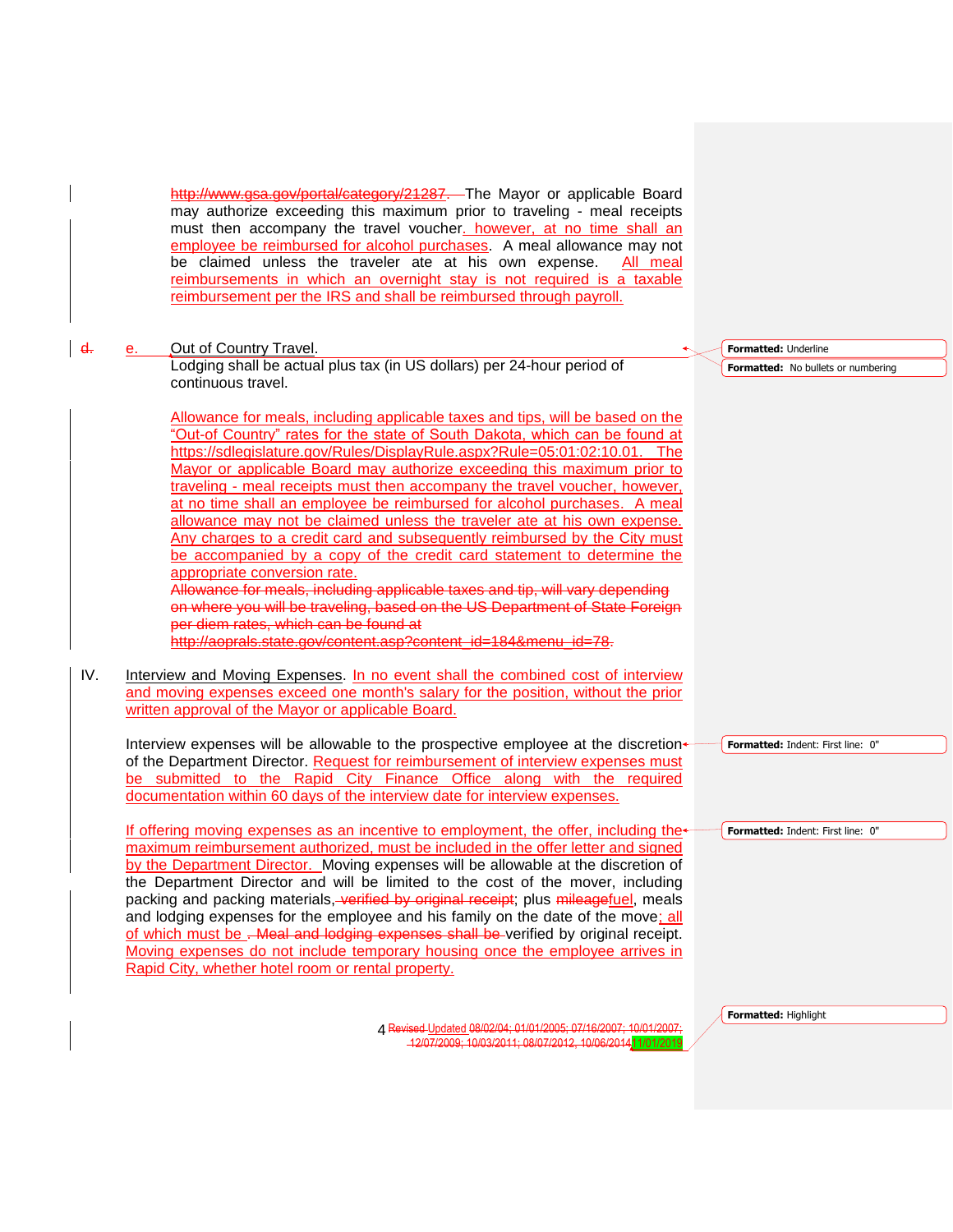In no event shall the cost of interview and moving expenses exceed one month's salary for the position, without express approval of the Mayor or applicable Board. Request for interview or moving expenses must be submitted along with the required documentation within 60 days of the interview date for interview expenses

Request for reimbursement of moving expenses must be submitted to the Rapid City Finance Office along with the required documentation within one year from the employee's or the start date. for moving expenses. Employee must remain employed with the City of Rapid City for a minimum of one-year after receiving the moving expenses benefit. If employee fails to do so, employee must reimburse the City in full for said benefit either as a deduction from his/her final paycheck or, if that is not sufficient, by issuing a personal check to the City.

If, due to exigent circumstances, the employee is not able to complete the move to Rapid City in its entirety within one year of his start date, the Mayor or applicable Board may authorize the maximum payment allowed under the agreement/offer letter. All moving expenses are taxable under IRS regulations and, therefore, will be reimbursed through the payroll process, after being audited by the Finance Office.

**Formatted:** Indent: Left: 0", First line: 0"

Revised Updated 08/02/04; 01/01/2005; 07/16/2007; 10/01/2007; 5 12/07/2009; 10/03/2011; 08/07/2012, 10/06/201411/01/2019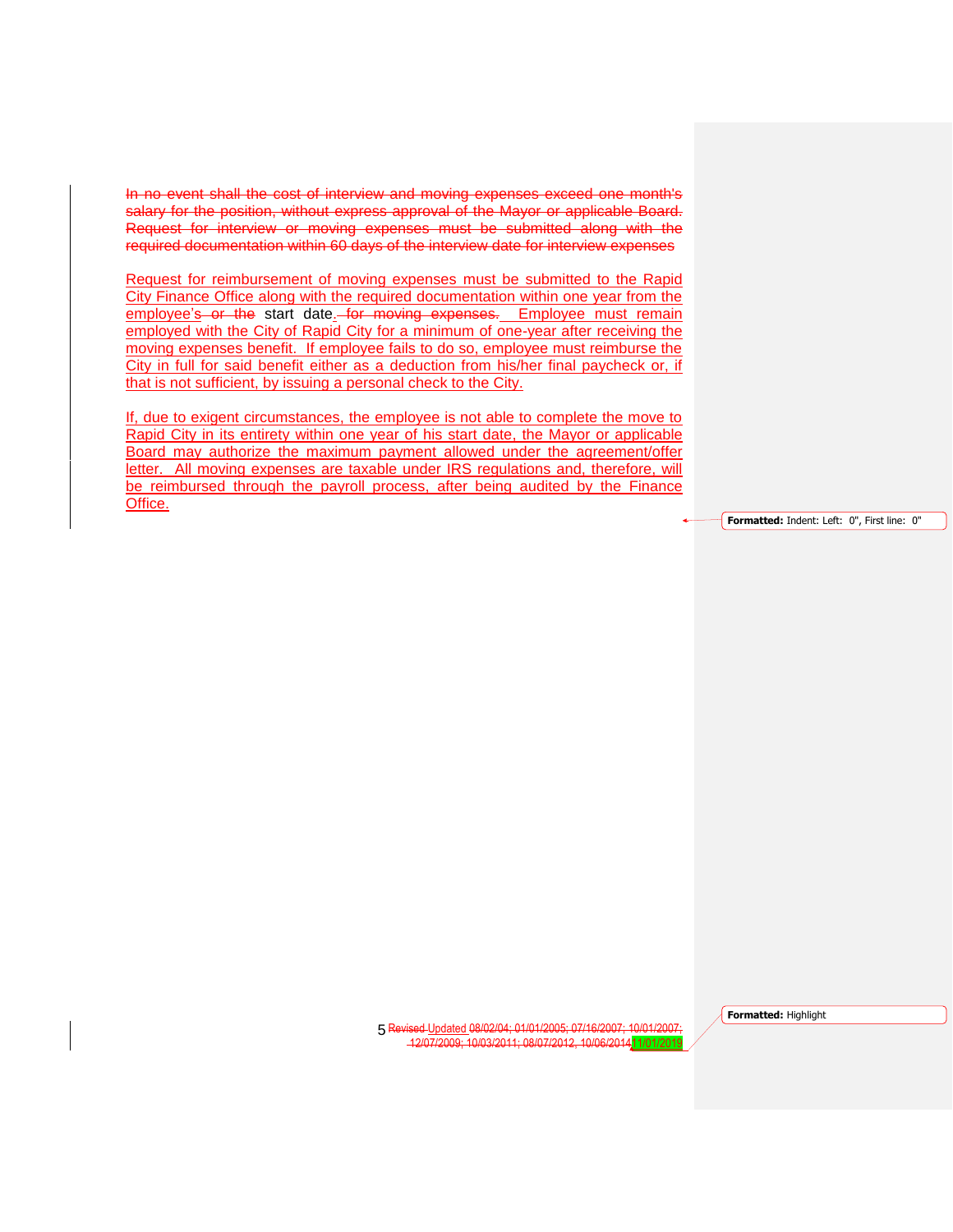- V. Travel by Non-City Employees.
	- a. Persons who are not City employees, but who travel on request and behalf of the City, shall be reimbursed for actual expenses in a manner consistent of those travel expenses incurred by a City employeeof lodging, meals and travel, not to exceed the maximum allowed City employees.
	- b. When requesting reimbursement of travel expenses for a non-City employee, the same procedure required for a City employee must be used.
- VI. Travel by Spouses/Significant Others. Spouses/significant others may accompany employees and/or city officials to City approved conferences, functions and gatherings at their own expense. Spouses/significant others may travel as a passenger in a City vehicle for these purposes.
- VII. Expenses for Functions. The City will reimburse eligible expenses incurred by employees who attend in-city functions if the function is related to the employee's job or if the employee is directed to attend by his supervisor. Such functions would include meetings of boards or committees, special banquets, panels, educational or professional seminars, or public meetings. The City may reimburse eligible expenses for non-City employees attending a function related to city business. Advance approval and receipts are required.

Individual departments may also incur expenses for functions such as grand openings, ribbon cuttings, etc in which the general public has been invited.

- VIII. Retreats/Staff Meetings. The City will reimburse eligible expenses incurred for retreats/staff meetings if such are approved in advance by the Department Director for amounts up to \$1,500 and any amount \$1,500 and above by the Mayor or applicable Board. All such expenses must be verified by original detailed receipts, and the use of City facilities is encouraged to avoid the cost of rental of conference space and related expenses. The City will not reimburse for non-city employees unless they are used as a facilitator for the retreat/staff meeting.
- IX. Emergency Provisions. Department Directors or their designee may authorize necessary food purchases for emergency operations. Should these provisions be purchased in advance and stored, consideration should be given to shelf-life, accountability and security of the items.
- X. Personal Use of City-Owned Vehicle. City employees are hereby prohibited from using city-owned vehicles for personal use or for commuting purposes except as specifically required and authorized by their department head director or Mayor. Non-city employees are not permitted to ride in City-owned vehicles except under circumstances involving the advancement of City business, for clearly incidental use for those employees who are assigned a vehicle for commuting, or for the citizen ride-along program.

Examples of prohibited personal use include, but are not limited to:

Revised Updated 08/02/04; 01/01/2005; 07/16/2007; 10/01/2007; 6 12/07/2009; 10/03/2011; 08/07/2012, 10/06/201411/01/2019